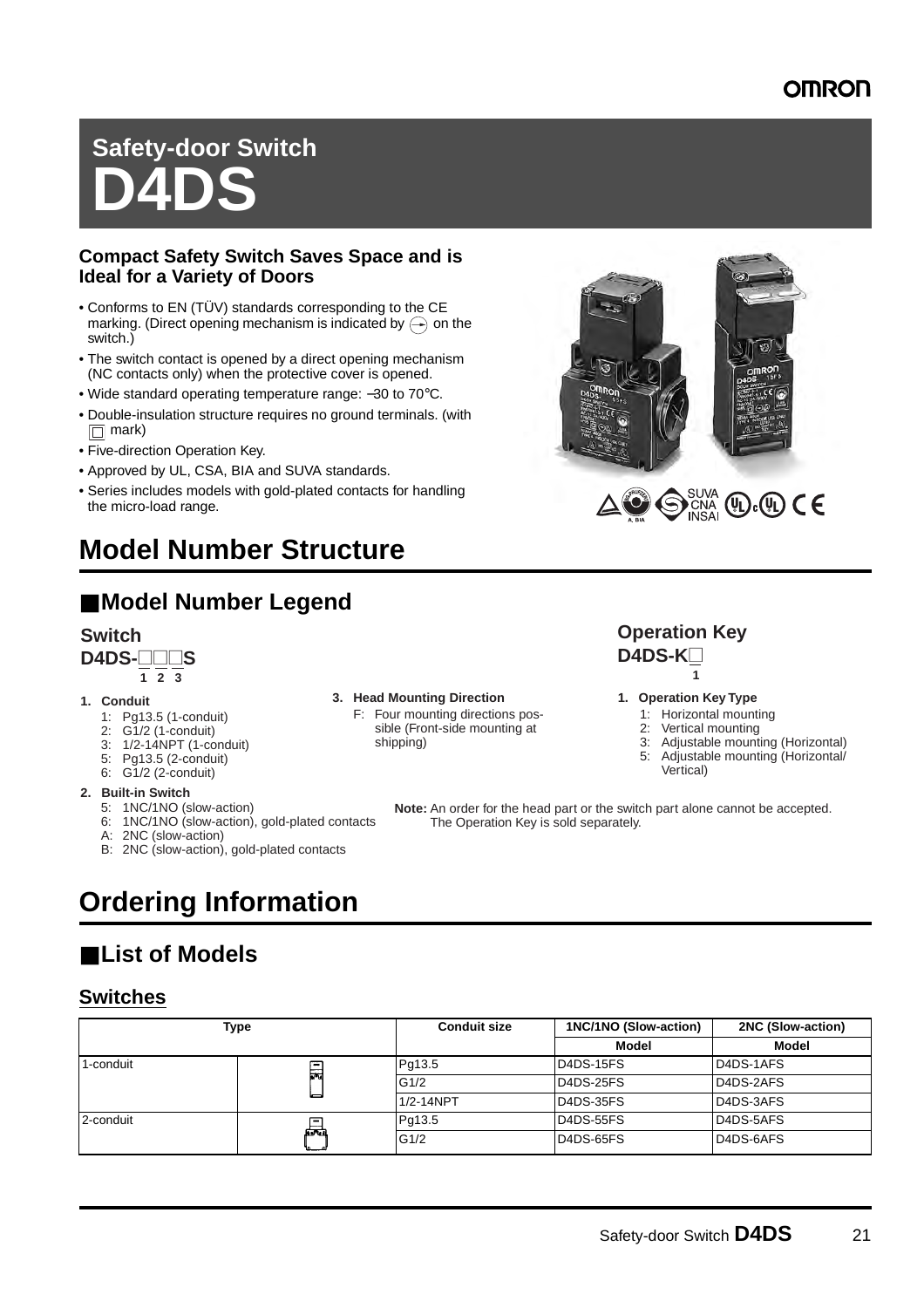### **Operation Keys (Order Separately)**

| <b>Type</b>                                  | <b>Model</b> |
|----------------------------------------------|--------------|
| Horizontal mounting                          | D4DS-K1      |
| Vertical mounting                            | D4DS-K2      |
| Adjustable mounting<br>(Horizontal)<br>ĸ۵    | D4DS-K3      |
| Adjustable mounting<br>(Horizontal/Vertical) | D4DS-K5      |

# **Specifications**

# ■ **Approved Standards**

| Agency               | <b>Standard</b>                 | File No.                                 |  |
|----------------------|---------------------------------|------------------------------------------|--|
| <b>TÜV Rheinland</b> | EN60947-5-1                     | R9551708                                 |  |
|                      |                                 | (Direct opening:<br>approved)            |  |
| UL (see note)        | <b>UL508</b><br>CSA C22.2 No.14 | E76675                                   |  |
| <b>BIA</b>           | GS-ET-15                        | 1-conduit: 9509915<br>2-conduit: 9509913 |  |
| <b>SUVA</b>          | <b>SUVA</b>                     | 1-conduit: 6335.d<br>2-conduit: 6336.d   |  |

**Note:** Approval for CSA C22.2 No.14 is authorized by the UL mark.

# ■ **Approved Standard Ratings**

# **TÜV (EN60947-5-1)**

| <b>Utilization category</b>               | AC-15 |
|-------------------------------------------|-------|
| Rated operating current (I <sub>e</sub> ) | '2 A  |
| Rated operating voltage (U <sub>a</sub> ) | 400 V |

**Note:** Use a 10-A fuse type gl or gG that conforms to IEC269 as a short-circuit protection device.

### **UL (UL508/CSA C22.2 No.14)**

#### **A600**

| Rated voltage  | <b>Carry current</b> | <b>Current</b> |              | <b>Volt-amperes</b> |              |
|----------------|----------------------|----------------|--------------|---------------------|--------------|
|                |                      | <b>Make</b>    | <b>Break</b> | <b>Make</b>         | <b>Break</b> |
| <b>120 VAC</b> | 10A                  | 60 A           | 6 A          | 7,200 VA            | 720 VA       |
| <b>240 VAC</b> |                      | 30 A           | 3 A          |                     |              |
| 480 VAC        |                      | 15A            | 1.5A         |                     |              |
| 600 VAC        |                      | 12A            | 1.2A         |                     |              |

### **Standards and EC Directives**

**•** Conforms to the following EC Directives: Machinery Directive Low Voltage Directive EN50047 EN1088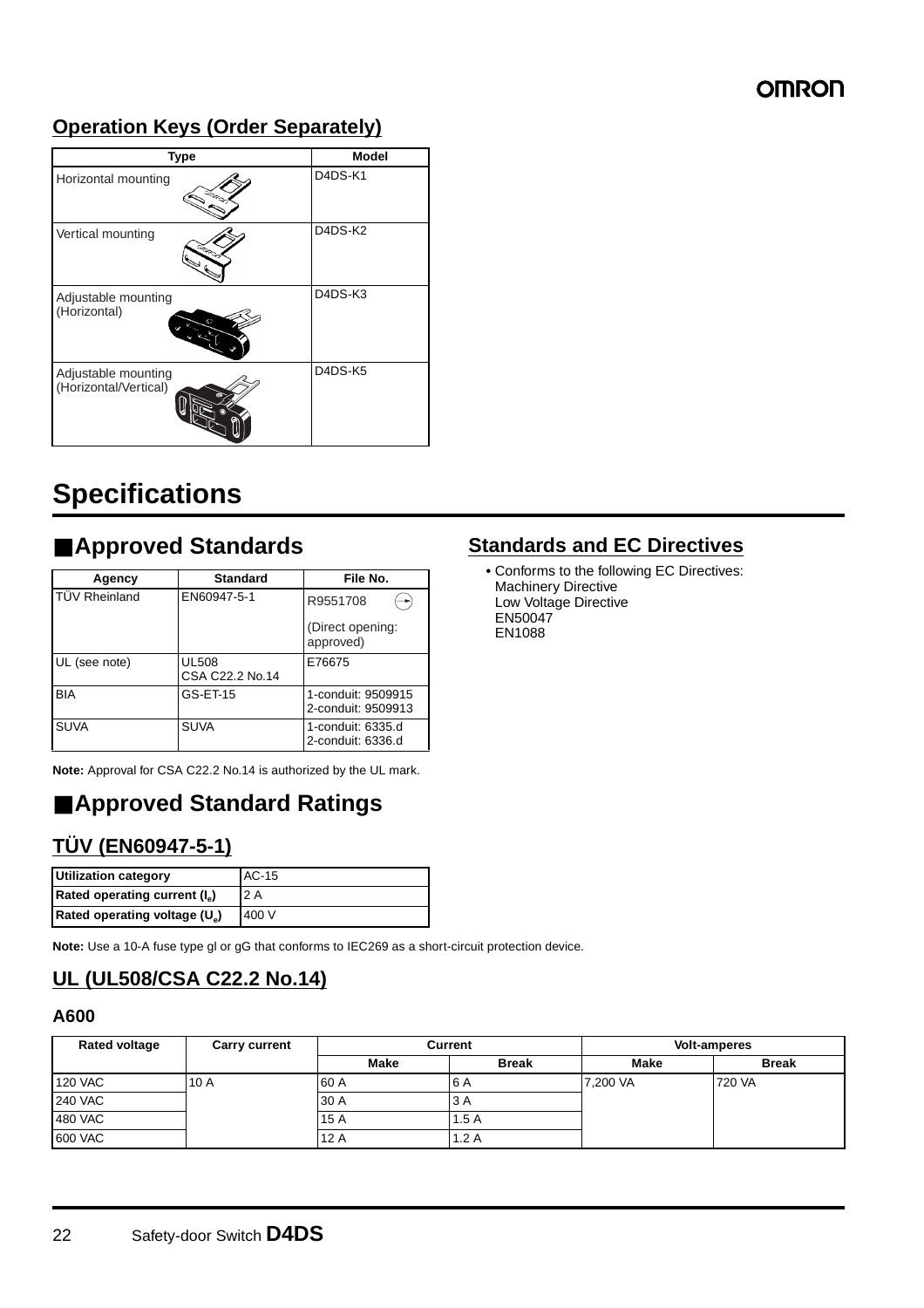# ■ **Characteristics**

| Degree of protection (see note 1)                            | IP65 (EN60947-5-1)                                                                                                                                                                           |
|--------------------------------------------------------------|----------------------------------------------------------------------------------------------------------------------------------------------------------------------------------------------|
| Durability (see note 2)                                      | Mechanical: 1,000,000 operations min.<br>Electrical: 150,000 operations min. (10-A resistive load at 250 VAC)                                                                                |
| <b>Operating speed</b>                                       | $0.1 \text{ m/s}$ to $0.5 \text{ m/s}$                                                                                                                                                       |
| Contact gap                                                  | $2 \times 2$ mm min.                                                                                                                                                                         |
| <b>Operating frequency</b>                                   | 30 operations/minute max.                                                                                                                                                                    |
| Direct opening force (see note 3)                            | 58.84 N min.                                                                                                                                                                                 |
| Direct opening travel (see note 3)                           | $10 \text{ mm}$ min.                                                                                                                                                                         |
| <b>Insulation resistance</b>                                 | 100 M $\Omega$ min. (at 500 VDC) between terminals of same polarity, between terminals of different po-<br>larity, and ground, and between each terminal and non-current-carrying metal part |
| <b>Contact resistance</b>                                    | 25 m $\Omega$ max. (initial value)                                                                                                                                                           |
| <b>Dielectric strength</b>                                   | $U_{\text{imp}}$ 4 kV between terminals of same polarity, between terminals of different polarity, and between<br>each terminal and non-current-carrying metal part (EN60947-5-1)            |
| Rated insulation voltage (U.)                                | 400 V (EN60947-5-1)                                                                                                                                                                          |
| <b>Conditional short-circuit current</b>                     | 100 A (EN60947-5-1)                                                                                                                                                                          |
| <b>Switching overvoltage</b>                                 | 1,500 V max. (EN60947-5-1)                                                                                                                                                                   |
| Pollution degree (operating environment)                     | 3 (EN60947-5-1)                                                                                                                                                                              |
| Conventional enclosed thermal current<br>(I <sub>the</sub> ) | 10 A (EN60947-5-1)                                                                                                                                                                           |
| Protection against electric shock                            | Class II (double insulation)                                                                                                                                                                 |
| <b>Vibration resistance</b>                                  | Malfunction: 10 to 500 Hz, 0.75-mm single amplitude.                                                                                                                                         |
| <b>Shock resistance</b>                                      | Destruction: 1,000 m/s <sup>2</sup> min.<br>Malfunction: 300 m/s <sup>2</sup> min.                                                                                                           |
| <b>Ambient temperature</b>                                   | Operating: $-30^{\circ}$ C to 70 $^{\circ}$ C (with no icing)                                                                                                                                |
| <b>Ambient humidity</b>                                      | Operating: 95% max.                                                                                                                                                                          |
| Weight                                                       | Approx. 76 g (for D4DS-15FS)                                                                                                                                                                 |

Note: 1. Although the switch box is protected from dust, oil, or water penetration, do not use the D4DS in places where dust, oil, water, or chemicals may penetrate through the key hole on the head, otherwise Switch damage or malfunctioning may occur.

**2.** The durability is for an ambient temperature of 5°C to 35°C and an ambient humidity of 40% to 70%. Contact your OMRON sales representative for more detailed information on other operating environments.

**3.** These figures are minimum requirements for safe operation.

# ■ Contact Form (Diagrams Show State with Key Inserted)

| Model     |         | Contact                            |                        | <b>Diagrams</b>                                                            |                                      | <b>Remarks</b>                                                                                                                                       |
|-----------|---------|------------------------------------|------------------------|----------------------------------------------------------------------------|--------------------------------------|------------------------------------------------------------------------------------------------------------------------------------------------------|
| $D4DS-5S$ | 1NC/1NO | Zb<br>12<br>$11 -$<br>$23 -$<br>24 | $11 - 12$<br>$23 - 24$ | <b>Stroke</b><br>Operation Key<br>insertion com-<br>pletion position<br>ON | Extraction<br>completion<br>position | Only NC contact 11-12 has an<br>approved direct opening<br>mechanism.<br>The terminals 11-12 and 23-24 can<br>be used as unlike poles.               |
| D4DS-□A□S | 2NC     | 12<br>21<br>22                     | $11 - 12$<br>$21 - 22$ | Stroke<br><b>Operation Key</b><br>insertion comple-<br>tion position<br>ON | Extraction<br>completion<br>position | NC contacts 11-12 and 21-22 have<br>an approved direct opening<br>(—⊷<br>mechanism.<br>The terminals 11-12 and 21-22 can<br>be used as unlike poles. |

**Note:** Terminals are numbered according to EN50013 and contacts are marked according to EN60947-5-1.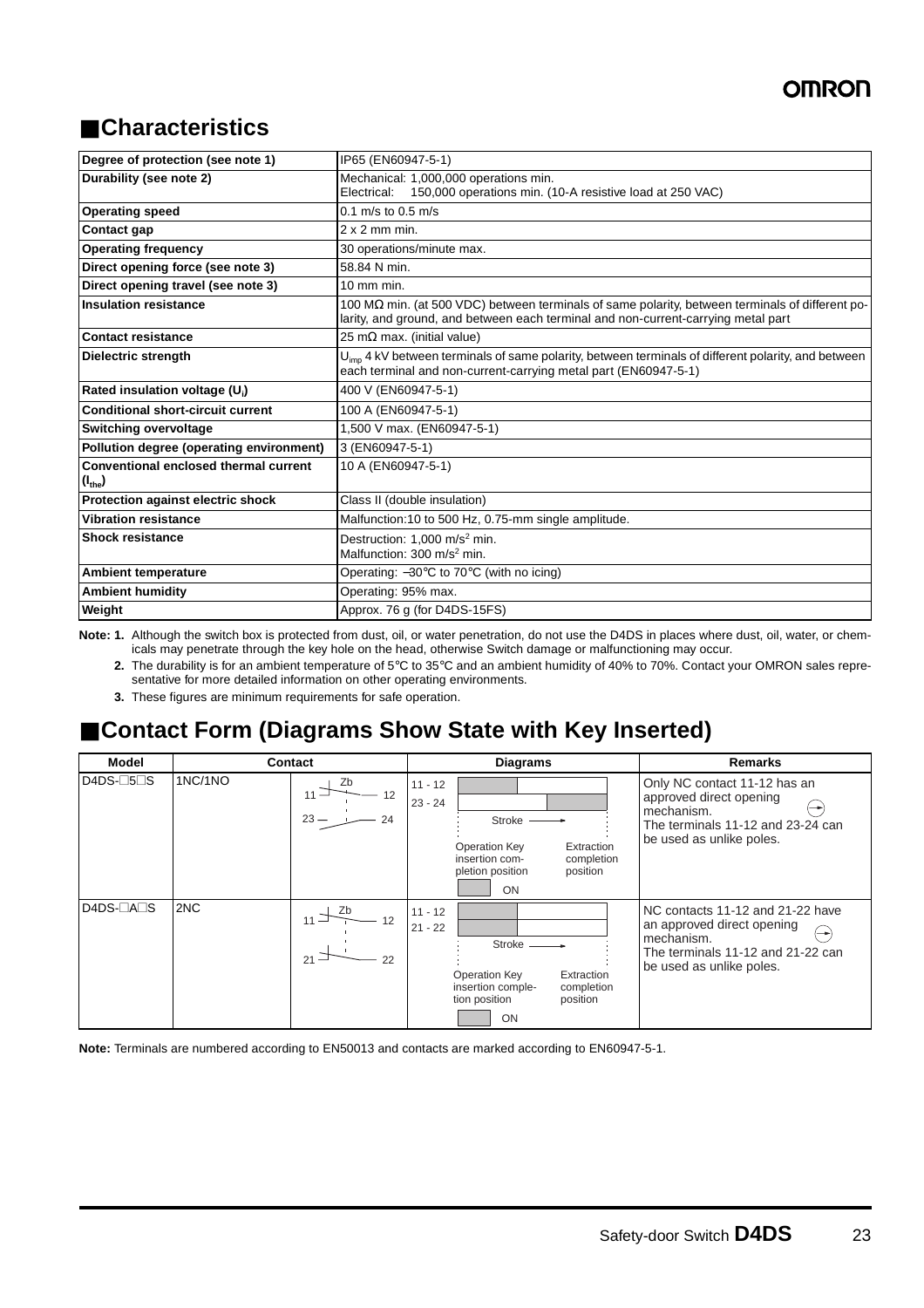### ■ **Direct Opening Mechanism**



# **Nomenclature**



**Note:** The housing and head of the D4DS are made of synthetic resin. If high mechanical durability is required, use the D4BS Safety Door Switch.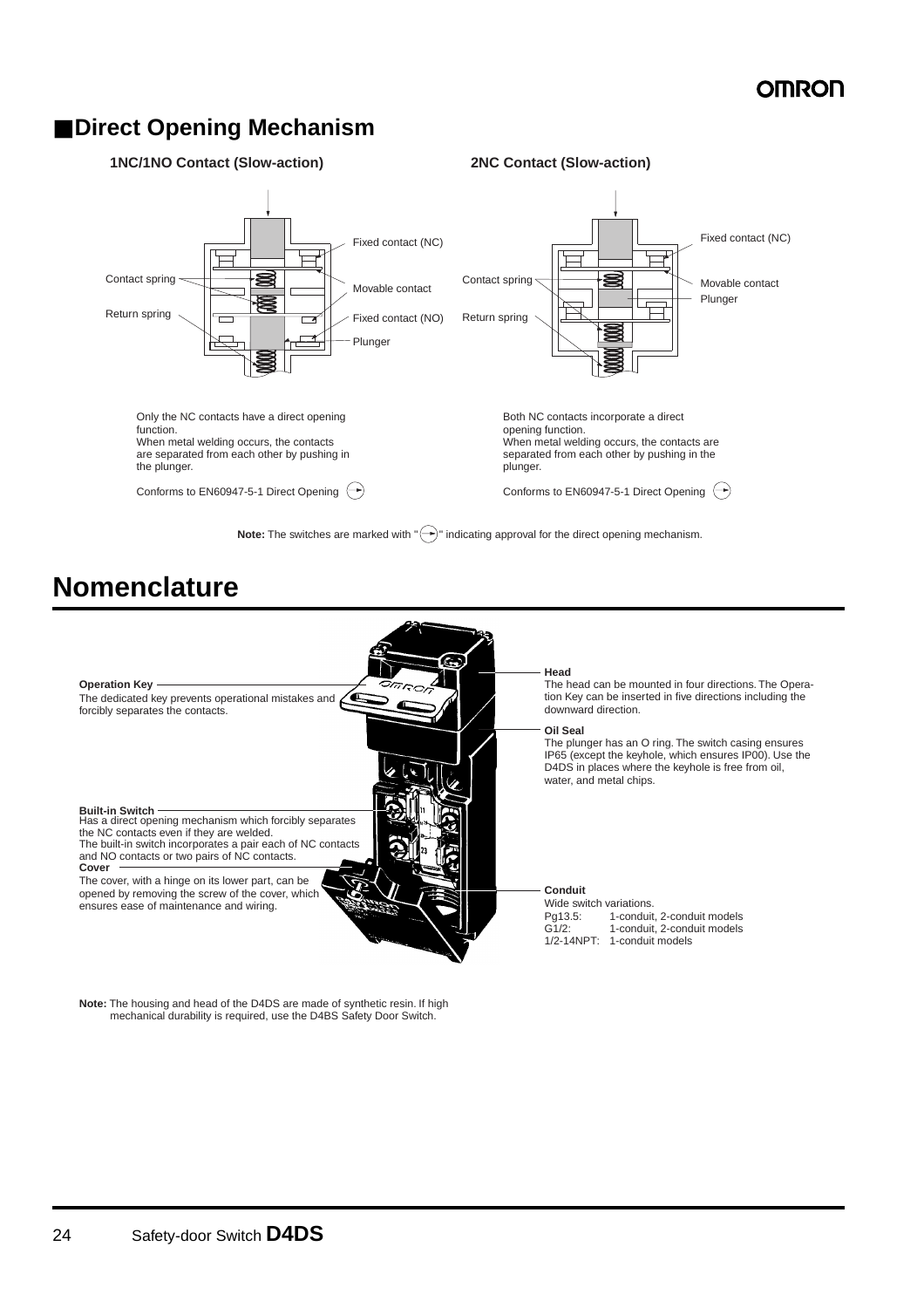# **Dimensions**

#### **Note: 1.** All units are in millimeters unless otherwise indicated.

- **2.** Unless otherwise specified, a tolerance of ±0.4 mm applies to all dimensions.
- **3.** The conduit thread varies with the model as follows:

| <b>Conduit thread</b> | Model                             |
|-----------------------|-----------------------------------|
| Pg13.5                | $ID4DS-1\square$ S/-5 $\square$ S |
| G1/2                  | $D4DS-2$ $S/-6$ $S$               |
| 1/2-14NPT             | $D4DS-3$                          |

# ■ **Switches**

#### **1-conduit Models**



56 max.

 $-50$ 

See note 3 on page 26.

-3

30

Two,  $4^{+0.15}_{-0}$  dia. holes<br>depth: 5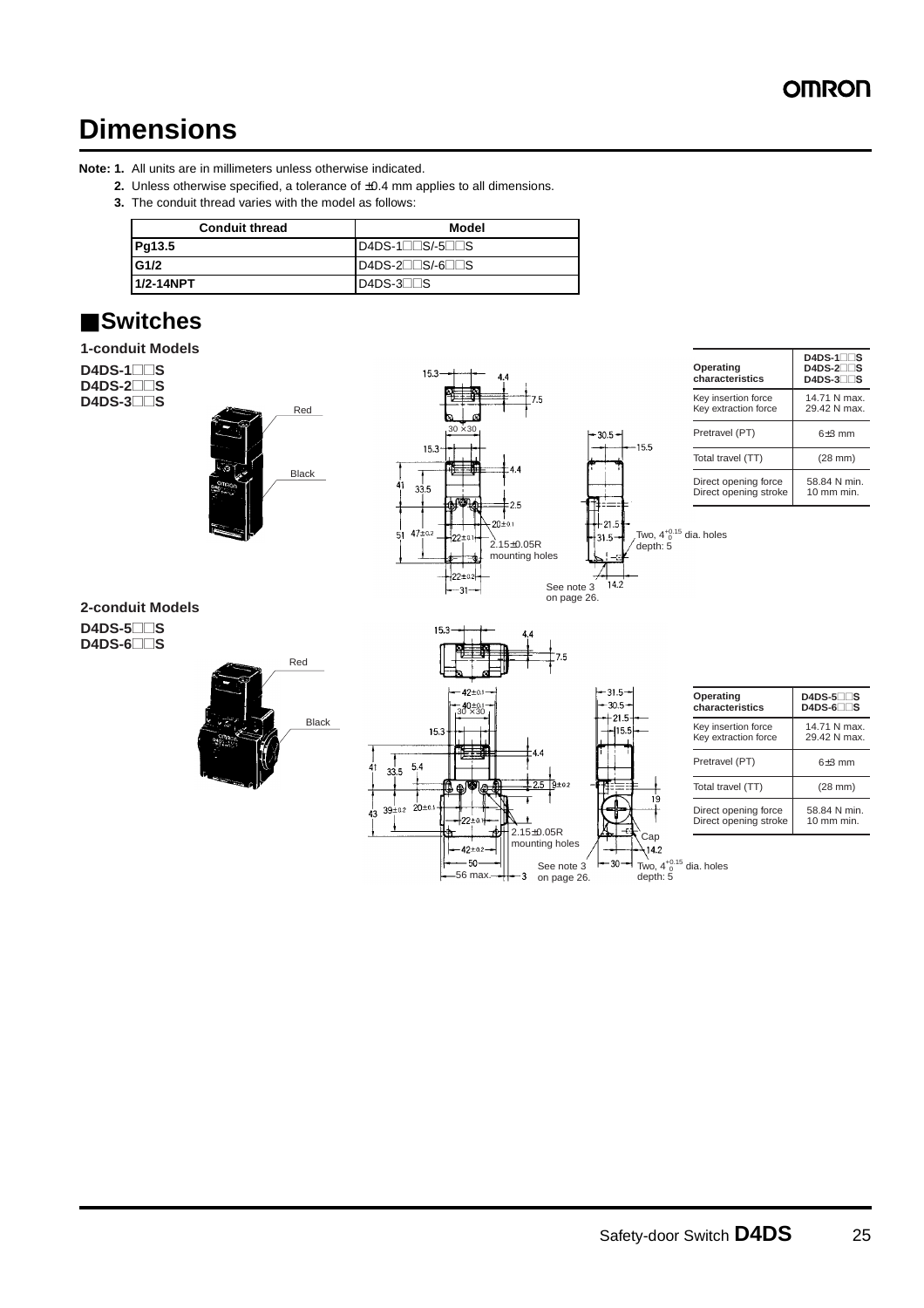# ■ **Operation Keys**

**Horizontal Mounting D4DS-K1**



**Adjustable Mounting (Horizontal) D4DS-K3**

**Black** 

9 dia.







#### **Adjustable Mounting (Horizontal/Vertical)**

**D4DS-K5**



**Note:** Unless otherwise specified, a tolerance of ±0.4 mm applies to all dimensions.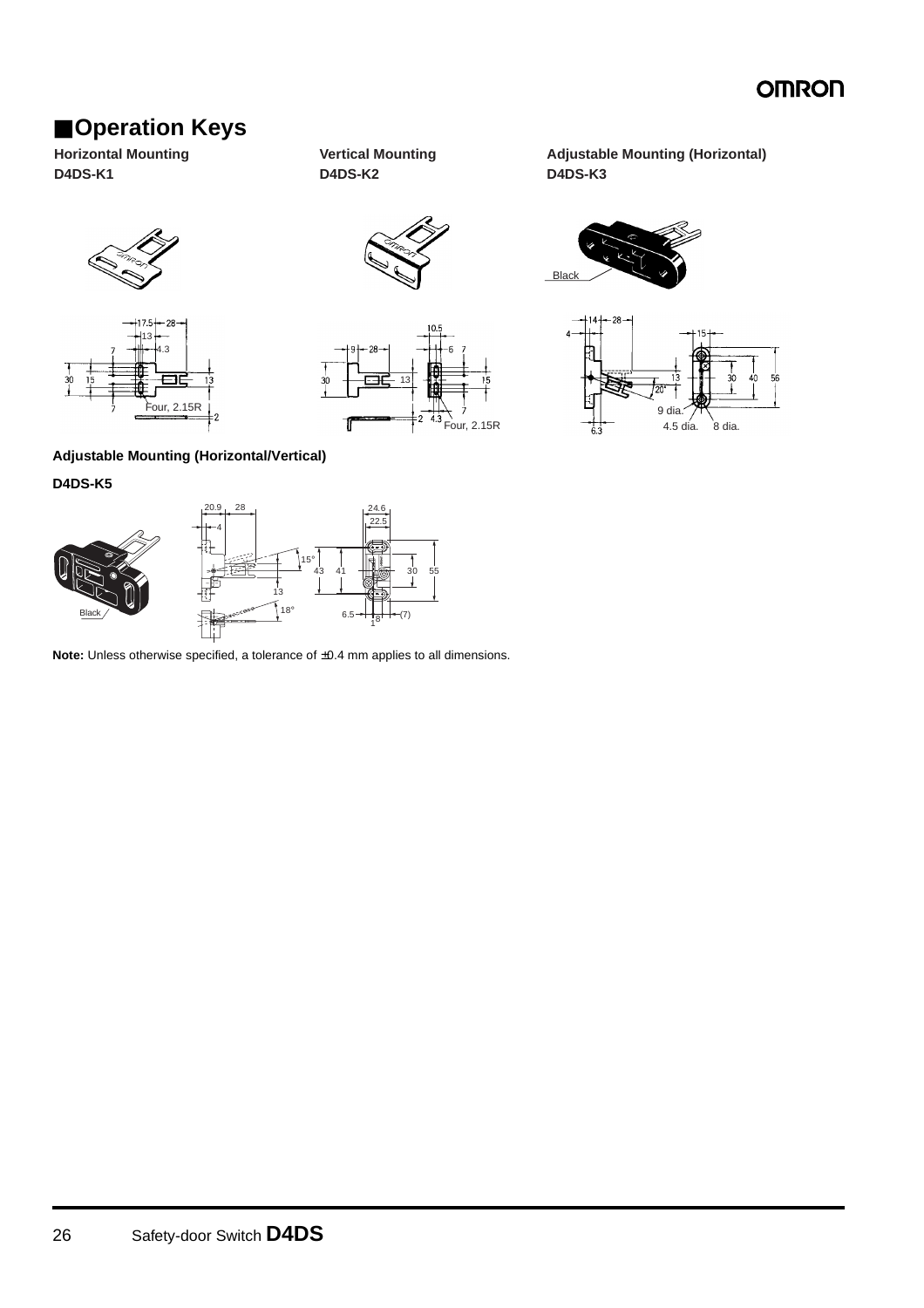## ■ With Operation Key Inserted

#### **Horizontal Mounting Vertical Mounting**

| $D4DS-1$ $S + D4DS-K1$        |  |
|-------------------------------|--|
| $D4DS-2$ $S + D4DS-K1$        |  |
| $D4DS-3$ $S + D4DS-K1$        |  |
| $D4DS-5$ $\Box$ $S + D4DS-K1$ |  |
| $D4DS-6$ $\Box$ $S + D4DS-K1$ |  |



**D4DS-1**@@**S + D4DS-K3 D4DS-2**@@**S + D4DS-K3 D4DS-3**@@**S + D4DS-K3 D4DS-5**@@**S + D4DS-K3 D4DS-6**@@**S + D4DS-K3**

**D4DS-1**@@**S + D4DS-K2 D4DS-2**@@**S + D4DS-K2 D4DS-3**@@**S + D4DS-K2 D4DS-5**@@**S + D4DS-K2 D4DS-6**@@**S + D4DS-K2**



**Adjustable Mounting (Horizontal) Adjustable Mounting (Horizontal/Vertical)**

**D4DS-1**@@**S + D4DS-K5 D4DS-2**@@**S + D4DS-K5 D4DS-3**@@**S + D4DS-K5 D4DS-5**@@**S + D4DS-K5 D4DS-6**@@**S + D4DS-K5**

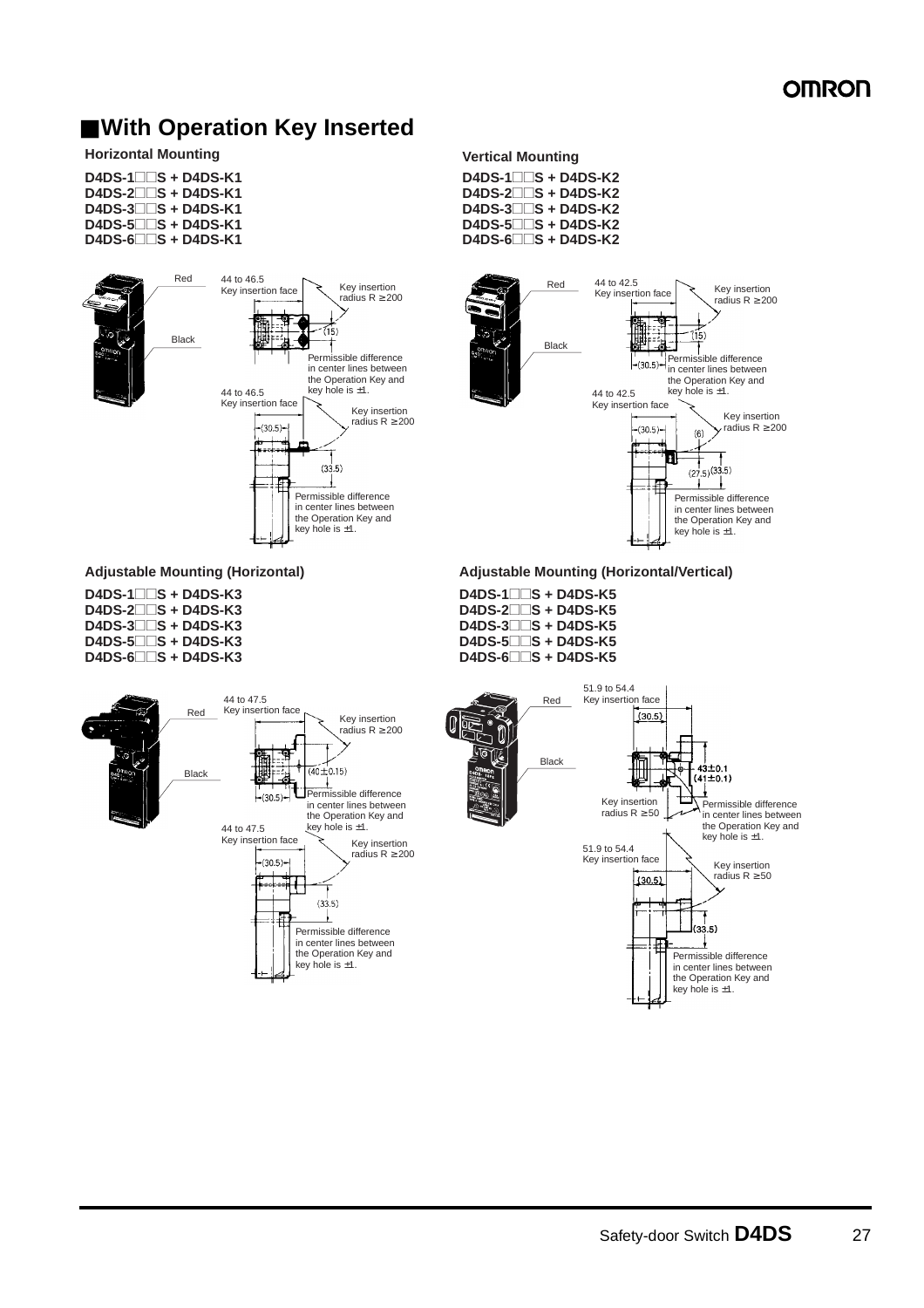# **Precautions**

#### $-\sqrt{!}\backslash$ Caution

Do not dismount the Operation Key from the door intentionally and insert it to the switch with the door open. Machine may start operating and injury or death may be caused.

Do not use metal connectors or conduits with this switch. Rigid connectors and conduits may damage the switch. The broken conduit hole may cause an electrical shock hazard.

Install the Operation Key so that it will not hit the operator when the door is open.

If the D4DS is to be used as a switch in a safety category circuit for preventing accidents resulting in injuries or deaths, use NC contacts with a direct opening mechanism and set the D4DS so that it will operate in direct opening mode. For safety, install the Switch and the Operation Key using one-way rotational screws or other similar means to prevent them from easily coming off. Protect the D4DS with an appropriate cover and post a warning sign near the D4DS in order to ensure the safety of the door.

To prevent the D4DS from damage due to circuit short-circuiting, connect a fuse with a breaking current 1.5 to 2 times larger than the rated current of the D4DS in series to the D4DS.

If the D4DS is used under EN-approved conditions, use a gI or gG 10-A fuse approved by IEC269.

### **Mounting**

Be sure to mount the D4DS with a stopper as shown in the following illustration. Do not use the casing of the D4DS as a stopper. Be sure to install the stopper so that the space "a" will be a maximum of 3 mm.

Stopper

**Switch** 

# ■ **Correct Use**

**Operating Environment**

Do not use the D4DS in the following locations:

- **•** Locations subject to severe temperature changes
- **•** Locations subject to high temperatures or condensation
- **•** Locations subject to severe vibration
- **•** Locations subject to metal chips, oils, and chemicals inside a protective door

### **Operation Key**

Be sure to use a special Operation Key only. Do not operate the D4DS with anything other than the special Operation Key, otherwise the D4DS may break or the safety of the system may not be maintained.

Do not impose excessive force on the Operation Key inserted into the D4DS or drop the D4DS with the Operation Key inserted, otherwise the Operation Key may deform or break.



Secure the Operation Key with screws so that the Operation Key cannot be removed with ease.

Refer to Dimensions for the mounting dimensions of the Operation Key and properly mount and the Operation Key correctly so that the position and angle will be correct.

Make sure that the Operation Key can be inserted properly with a tolerance of ±0.5 mm in the upward, downward, left, or right direction, otherwise the D4DS may soon become damaged.

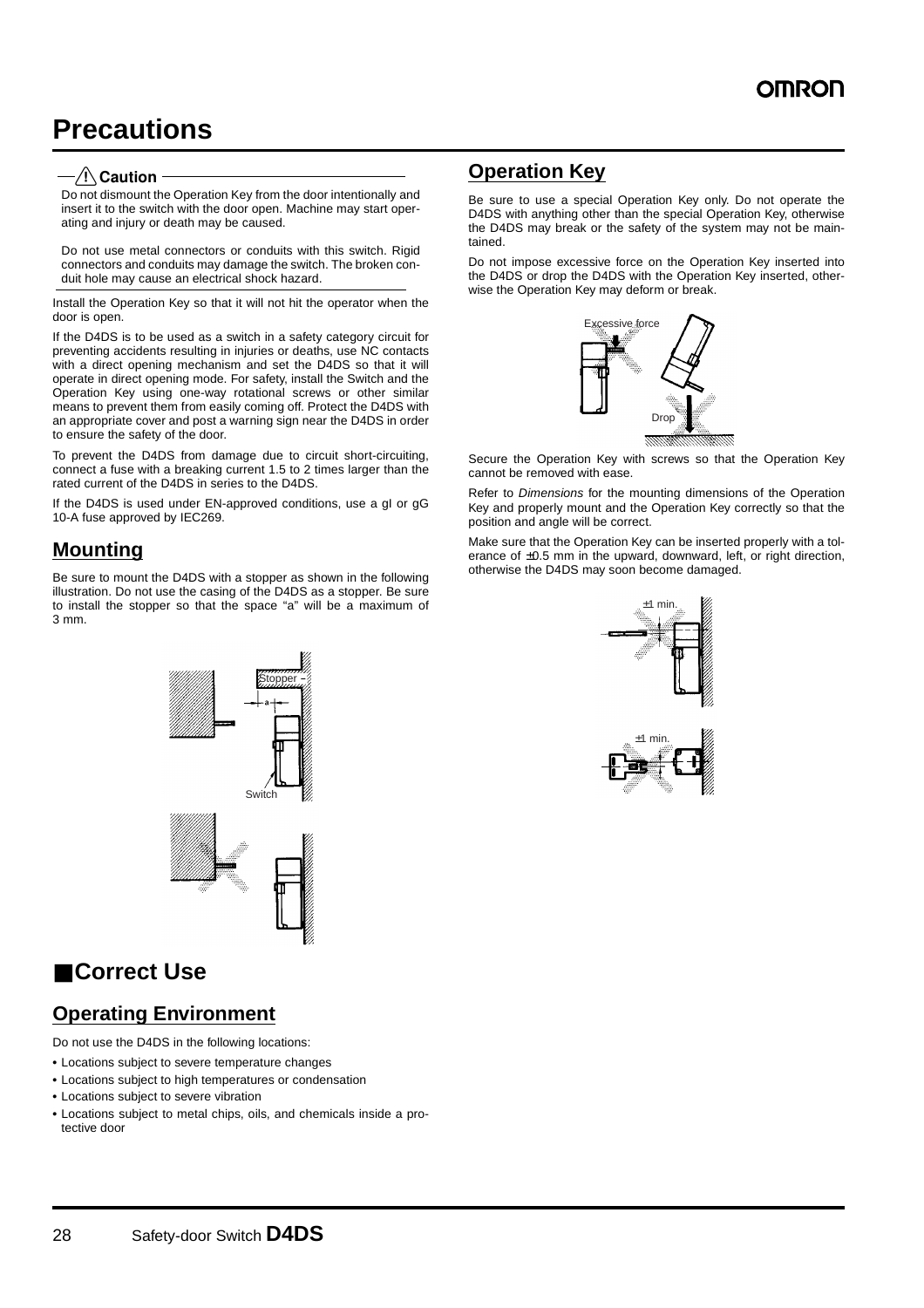### **Tightening Torque**

Be sure to tighten each screw of the D4DS properly, otherwise the D4DS may malfunction.



| No.            | Type                                          | <b>Torque</b>                                             |
|----------------|-----------------------------------------------|-----------------------------------------------------------|
|                | M3.5 terminal screw                           | $0.59$ to $0.78$ N $\cdot$ m                              |
| $\overline{2}$ | Cover mounting screw                          | 0.78 to 0.88 N·m                                          |
| 3              | Head mounting screw                           | $0.78$ to $0.88$ N m                                      |
| $\overline{4}$ | M4 body mounting screw<br>(see note 1)        | $0.49$ to $0.69$ N $\cdot$ m                              |
| .5             | Operation Key mounting screw 2.35 to 2.75 N·m |                                                           |
| 6              | Connector                                     | 1.77 to 2.16 N·m<br>1.37 to 1.77 $N \cdot m$ (see note 2) |
| $\overline{7}$ | Cap screw                                     | 1.27 to 1.67 N·m                                          |

- **Note: 1.** Tighten each screw together with a washer to the specified torque.
	- **2.** This torque range applies to 1/2-14NPT connectors.

### **Mounting**

#### **Switch**

Two, M4 Allen-head bolts with washers must be used in order to mount the D4DS securely. To mount the D4DS more securely, prepare two, 4  $-0.05/$ <sub>-0.15</sub> dia. protruding portions with 4.8 mm maximum in height each as shown below and support the D4DS at a total of four points.

#### **Mounting Dimensions with Protruding Portions**



#### **Two-conduit Model**





### **Operation Key**

#### **Mounting Dimensions**

**• Horizontal/Vertical Mounting D4DS-K1 or D4DS-K2**



**• Adjustable Mounting (Horizontal) D4DS-K3**